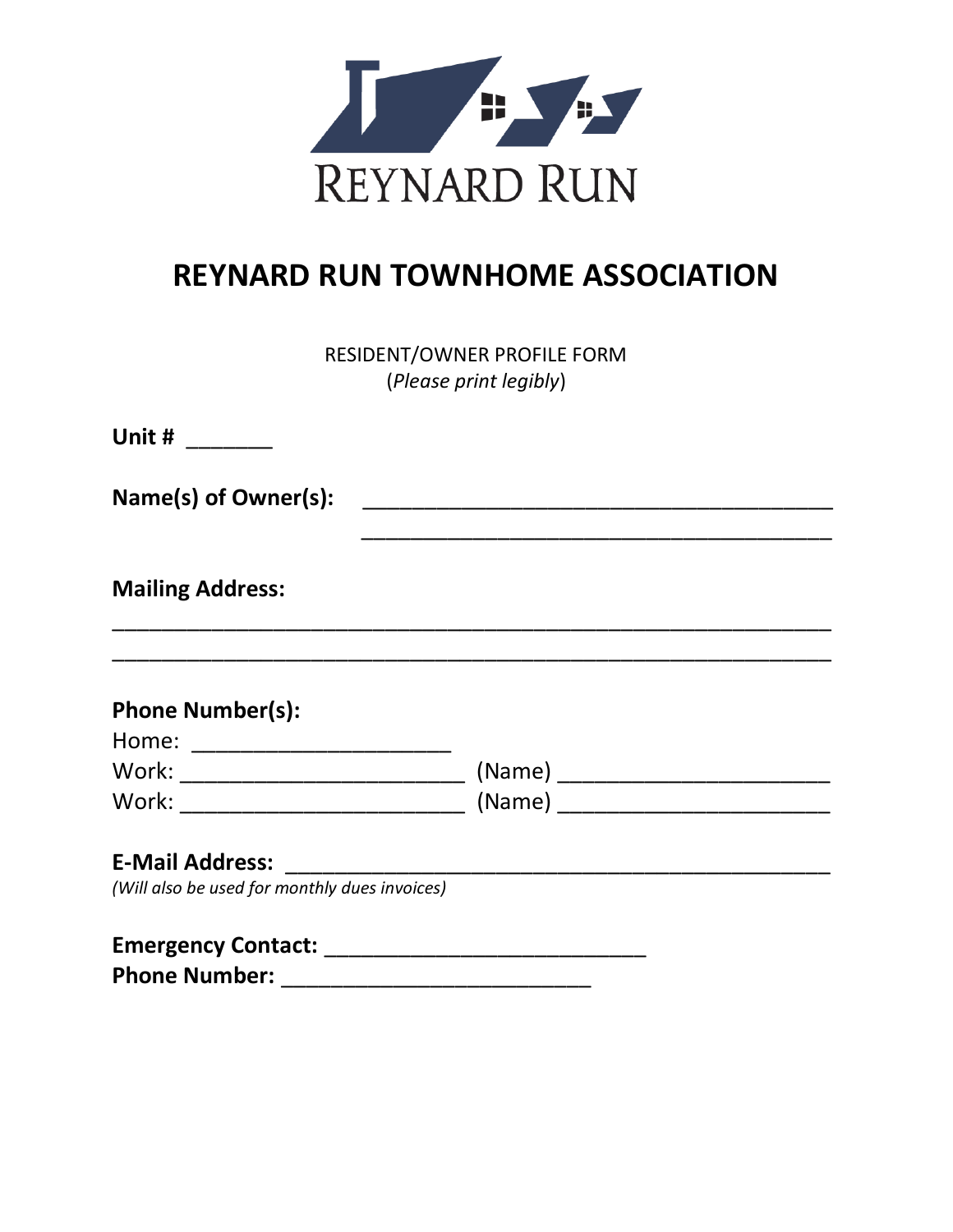## **List the name of ALL persons residing in the Unit:**

*(Please include yourself)*

| (If rented, please complete below)    | Is this home lived in by owner $\Box$ or rented $\Box$ ? |                     |
|---------------------------------------|----------------------------------------------------------|---------------------|
| Auto Information (required):          |                                                          |                     |
|                                       |                                                          |                     |
|                                       |                                                          |                     |
|                                       |                                                          | (Assigned by Assoc) |
| Auto Information (required):          |                                                          |                     |
|                                       |                                                          |                     |
|                                       |                                                          |                     |
|                                       |                                                          |                     |
|                                       |                                                          | (Assigned by Assoc) |
| <b>Renter Information (required):</b> |                                                          |                     |
| Name(s) of Renter(s):                 |                                                          |                     |
|                                       |                                                          |                     |
|                                       | (All Unit Occupants must be listed)                      |                     |
|                                       |                                                          |                     |
|                                       |                                                          |                     |
|                                       |                                                          |                     |
|                                       |                                                          |                     |
| <b>Phone Number(s):</b>               |                                                          |                     |